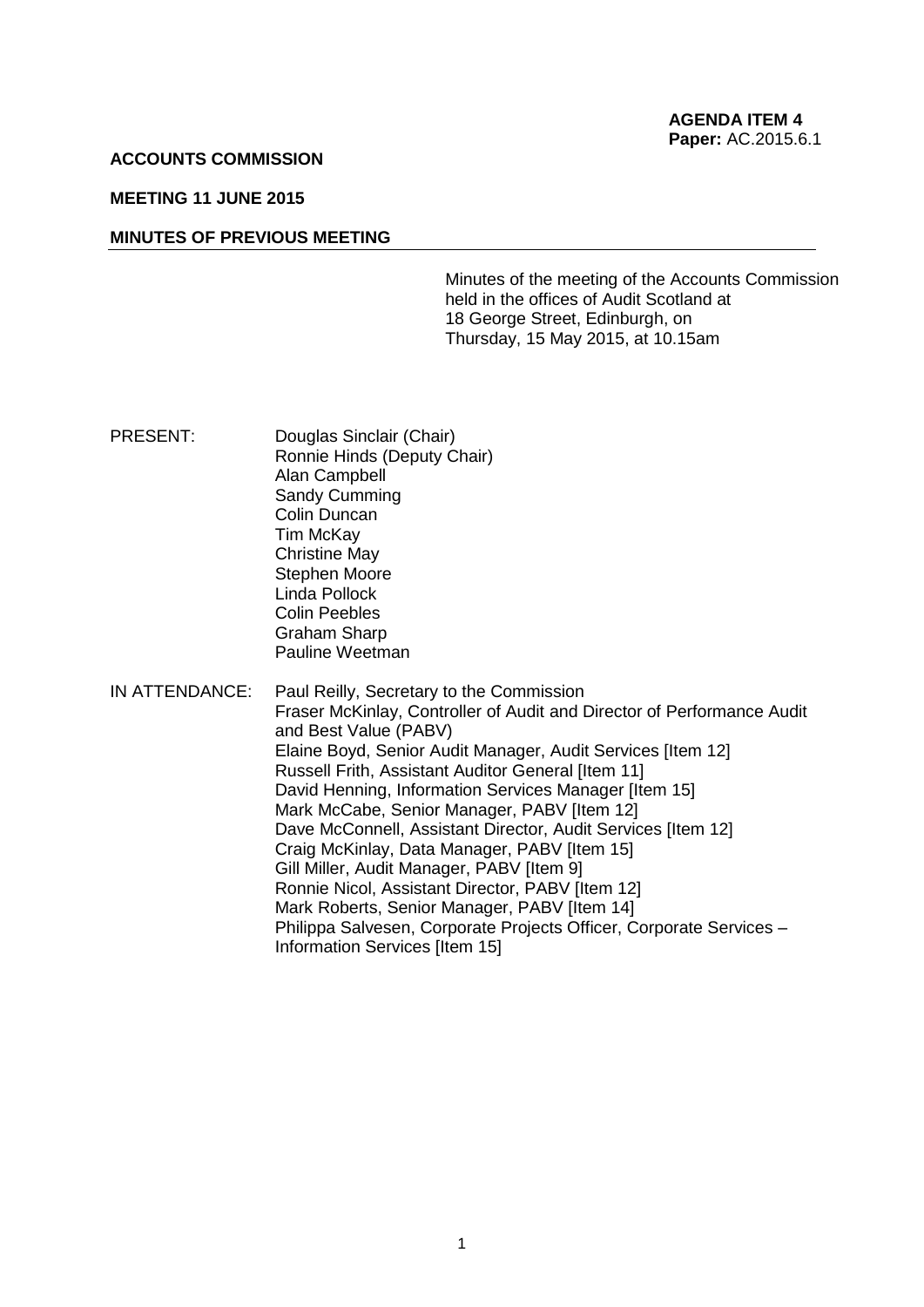## Item No Subject

- 1. Apologies for absence
- 2. Declarations of interest
- 3. Decisions on taking business in private
- 4. Minutes of meeting of 16 April 2015
- 5. Minutes of meeting of Financial Audit and Assurance Committee of 30 April 2015
- 6. Minutes of meeting of Performance Audit Committee of 30 April 2015
- 7. Update report by the Secretary to the Commission
- 8. Update report by the Controller of Audit
- 9. Council funding gaps, 2015/16 to 2017/18
- 10. Freedom of Information Publication Scheme
- 11. Audit appointment 2014/15: Glasgow and Clyde Valley Cabinet Joint Committee
- 12. Audit of Best Value: East Dunbartonshire Council
- 13. Audit of Best Value: East Dunbartonshire Council *[in private]*
- 14 Draft response to Scottish Government consultation: draft Climate Change (Reporting on Climate Change Duties (Scotland) Order 2015
- 15. Commission extranet *[in private]*
- 16. Commission business matters *[in private]*

## 1. Apologies for absence

It was noted that no apologies for absence had been received.

# 2. Declarations of interest

The following declarations of interest were made:

- Christine May, in item 14, as Vice-Chair of Fife Cultural Trust.
- Graham Sharp, in items 12 and 13, as a resident of East Dunbartonshire.
- 3. Decisions on taking business in private

It was agreed that items 13 to 16 should be taken in private as they contained draft reports and confidential issues.

## 4. Minutes of meeting of 16 April 2015

The minutes of the meeting of 16 April 2015 were submitted and approved.

## 5. Minutes of meeting of Financial Audit and Assurance Committee of 30 April 2015

The minutes of the meeting of the Financial Audit and Assurance Committee of 30 April 2015 were submitted and approved.

In relation to item 5 (Local government overview: approach), it was agreed that thought be given to ensuring the dissemination of work on financial ratios in relation to local government accounts.

*Action: Director of Performance Audit and Best Value*

## 6. Minutes of meeting of Performance Audit Committee of 30 April 2015

The minutes of the meeting of the Performance Audit Committee of 30 April 2015 were submitted and approved.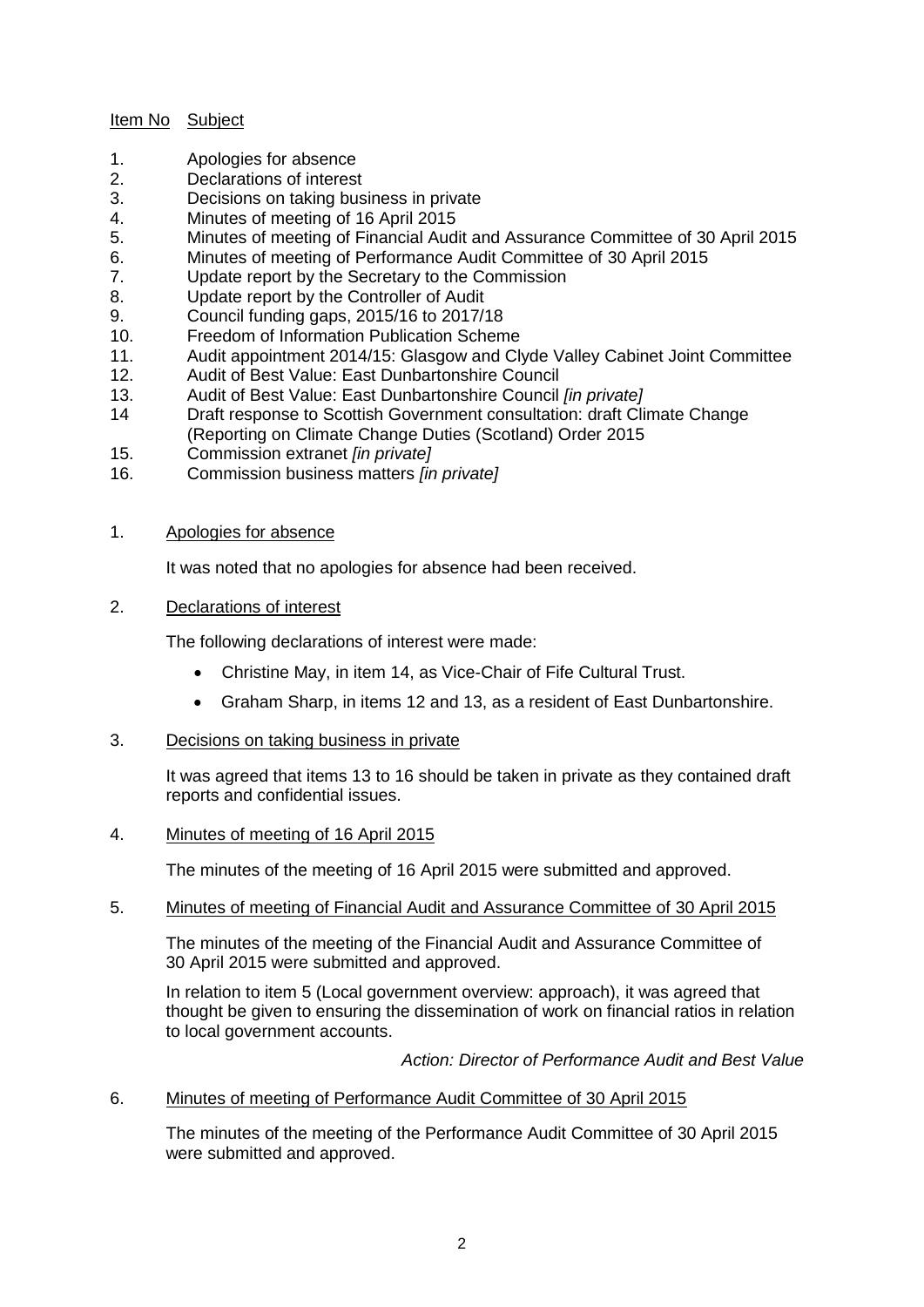## 7. Update report by the Secretary to the Accounts Commission

The Commission considered a report by the Secretary to the Commission providing an update on significant recent activity relating to local government and issues of relevance or interest across the wider public sector.

During discussion the Commission:

 Noted advice from the Secretary that the Edinburgh Tram Inquiry had issued a call for evidence. At its meeting on 25 September 2014, the Commission had agreed that a summary of the possible scope of appropriate audit work in relation to the trams project be produced and submitted to the public inquiry as appropriate; and noted that, notwithstanding this, the public inquiry may issue a formal call for evidence and accordingly to await further advice in this regard.

Following discussion, it was agreed that the proposed submission to the inquiry, based on the above, be submitted to the Commission.

### *Action: Secretary*

- Noted advice from the Secretary that he had arranged for Grant Thornton, auditor to Manchester City Council and surrounding district authorities, to brief the Commission at a forthcoming meeting on progress with the Manchester Combined Authority.
- In relation to Item 4 (Performance audit: School education), noted advice from the Director of Performance Audit and Best Value that he would report more fully to the Commission on the impact of the report.
- In relation to paragraph 7 (ICAS memorandum of understanding with CIPFA), to note advice from the Director of Performance Audit and Best Value that the Auditor General had recently met with the chief executives of both organisations.
- In relation to paragraph 11 (Local Government and Regeneration Committee: evidence session with SOLACE and Improvement Service, 25 March), agreed that discussion take place with SOLACE and the Improvement Service around assurance in relation to the reliability of data.

*Action: Secretary*

Thereafter the Commission agreed to note the report.

## 8. Update report by the Controller of Audit

The Controller of Audit provided a verbal update on his recent activity including meetings and discussions with stakeholders.

### 9. Council funding gaps, 2015/16 to 2017.18

The Commission considered a report by the Director of Performance Audit and Best Value providing details of the budget shortfalls and funding gaps that councils are projecting over the next three years.

During discussion, the Commission agreed that:

• The Director engage with CIPFA Directors of Finance to discuss issues arising from the report, including seeking their view about how councils make such information more accessible and understandable to citizens.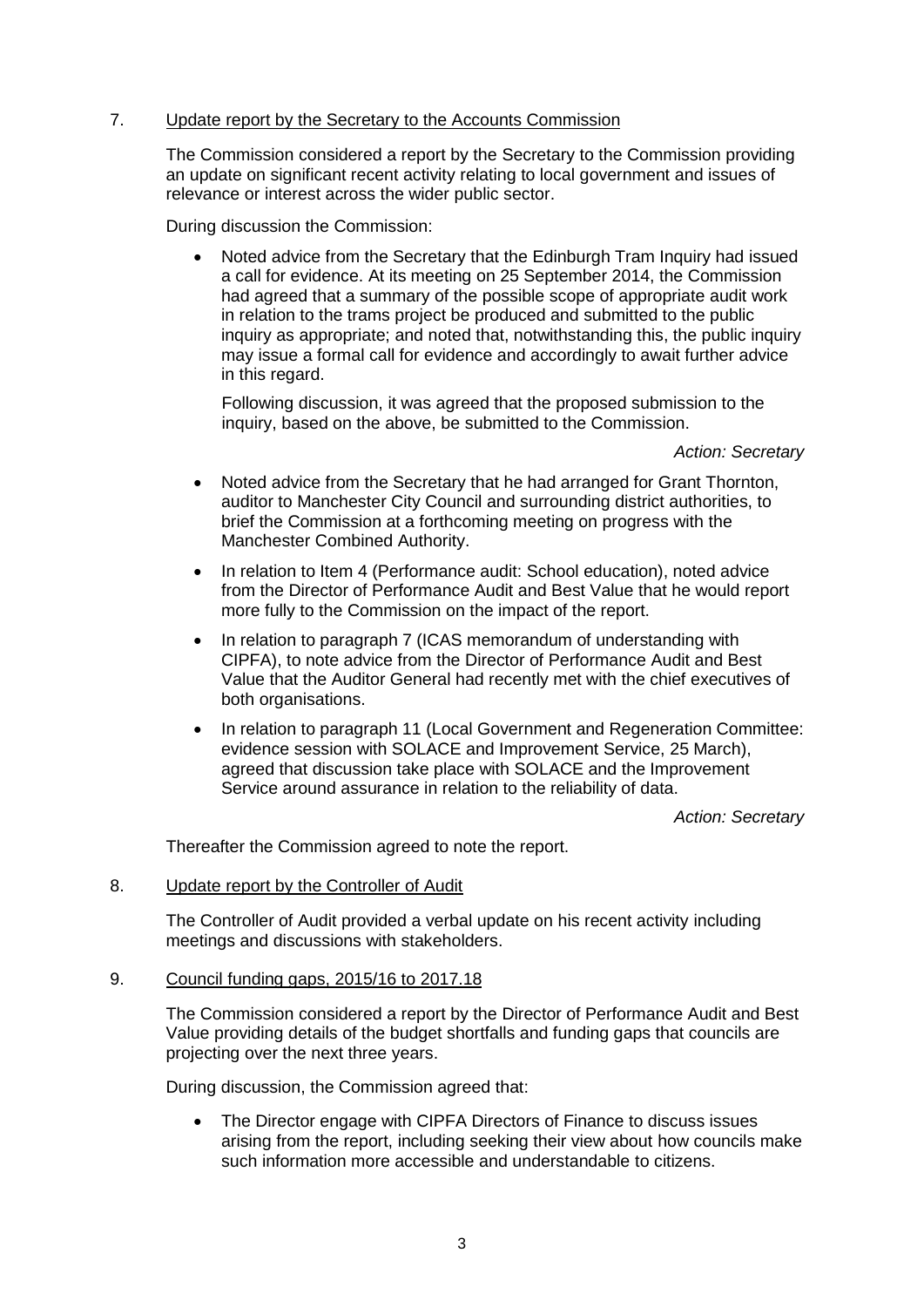- Thereafter, local auditors engage with councils to the same end.
- Thereafter, the Director report on progress to the Financial Audit and Assurance Committee.
- The Director report back to the Commission on the implications of the report on issues around 'going concern'.

*Actions: Director of Performance Audit and Best Value*

Thereafter the Commission agreed to note the report.

### 10. Freedom of Information Publication Scheme

The Commission considered a report by the Secretary to the Commission seeking approval of a revised Freedom of Information publication scheme and its submission to the Scottish Information Commissioner for approval for the period 31 May 2015 to 31 May 2019.

During discussion, it was agreed:

- That members' expenses be included in the scheme.
- Agendas for future meetings of the Commission set out the reasons why any item of business is being proposed to be considered in private.

*Actions: Secretary*

Thereafter the Commission agreed to approve the publication scheme and its submission to the Scottish Information Commissioner.

*Action: Secretary*

## 11. Audit appointment 2014/15: Clyde Valley Cabinet Joint Committee

The Commission considered a report by the Assistant Auditor General seeking approval for the appointment of Fiona Kordiak, Director of Audit Services, as the appointed auditor for Glasgow and Clyde Valley Cabinet Joint Committee.

Following discussion, the Commission agreed to the appointment for 2014/15 and 2015/16 financial years.

### 12. Audit of Best Value: East Dunbartonshire Council

The Commission considered a report by the Secretary to the Commission seeking its consideration of the Controller of Audit's report of the audit of Best Value in East Dunbartonshire Council and seeking direction on how to proceed.

During consideration, the Commission agreed:

- To note advice from the Secretary that in paragraph 4 of his covering report, "February 2013" should read "February 2014".
- To consider in private how to proceed.

### 13. Audit of Best Value: East Dunbartonshire Council *[in private]*

The Commission agreed that this item be held in private to allow it to consider how to proceed in relation to a report by the Controller of Audit.

The Commission discussed how to proceed in relation to the statutory report by the Controller of Audit on the audit of Best Value in East Dunbartonshire Council.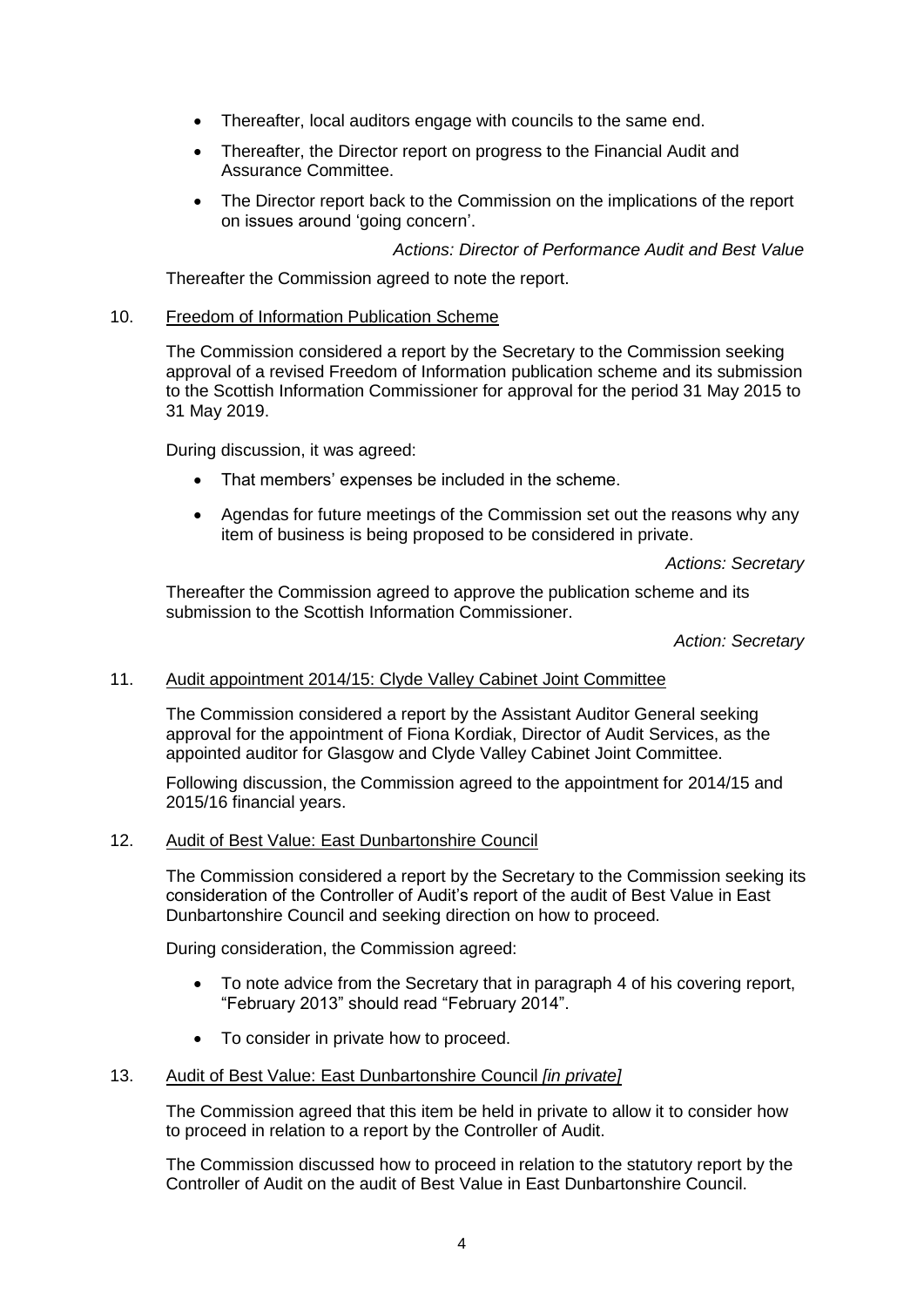Following discussion, the Commission agreed:

- To make findings.
- As part of those findings, to require the Controller of Audit to report again within 18 months.
- To invite elected representatives of the council to a meeting with the Commission to discuss its findings.

*Actions: Secretary*

# 14. Draft response to Scottish Government consultation: draft Climate change (Reporting on Climate Change Duties) (Scotland) Order 2015 *[in private]*

The Commission agreed that this item be held in private in order to consider a draft response to a consultation paper.

The Commission considered a report by the Secretary to the Commission proposing a draft response to the Scottish Government's consultation on the proposed introduction of mandatory reporting against climate change duties across the public sector.

During discussion, the Commission agreed:

- The terms of a draft response, made jointly with the Auditor General and Audit Scotland.
- That these terms include a suggestion to the Scottish Government that it consider ensuring that arm's length external organisations be included in councils' obligations.
- That, as part of that response, to advise the Scottish Government of the Commission's view that it need not be designated as a 'major player' in terms of the proposed regulation because:
	- $\circ$  of the four criteria set out for being a 'major player', namely number of employees, expenditure, carbon footprint, and influence, only 'influence' is applicable to the Commission.
	- o Audit Scotland, in providing services to the Commission, uses resources and thus generates greenhouse gas emissions.
	- o whilst the Commission has an important influencing role in local government through, for example, its findings in relation to Controller of Audit reports or its performance audit reports, such influence can most practicably be reported by Audit Scotland.

Thereafter the Commission agreed to the submission of the draft response.

*Actions: Secretary and Director of Performance Audit and Best Value*

## 15. Commission extranet *[in private]*

The Commission agreed that this item be held in private to allow it to consider the design of a private extranet site.

The Commission considered a presentation by the Information Services Manager and Secretary to the Commission on the proposed new extranet portal for members to remotely access Commission papers and other Commission business.